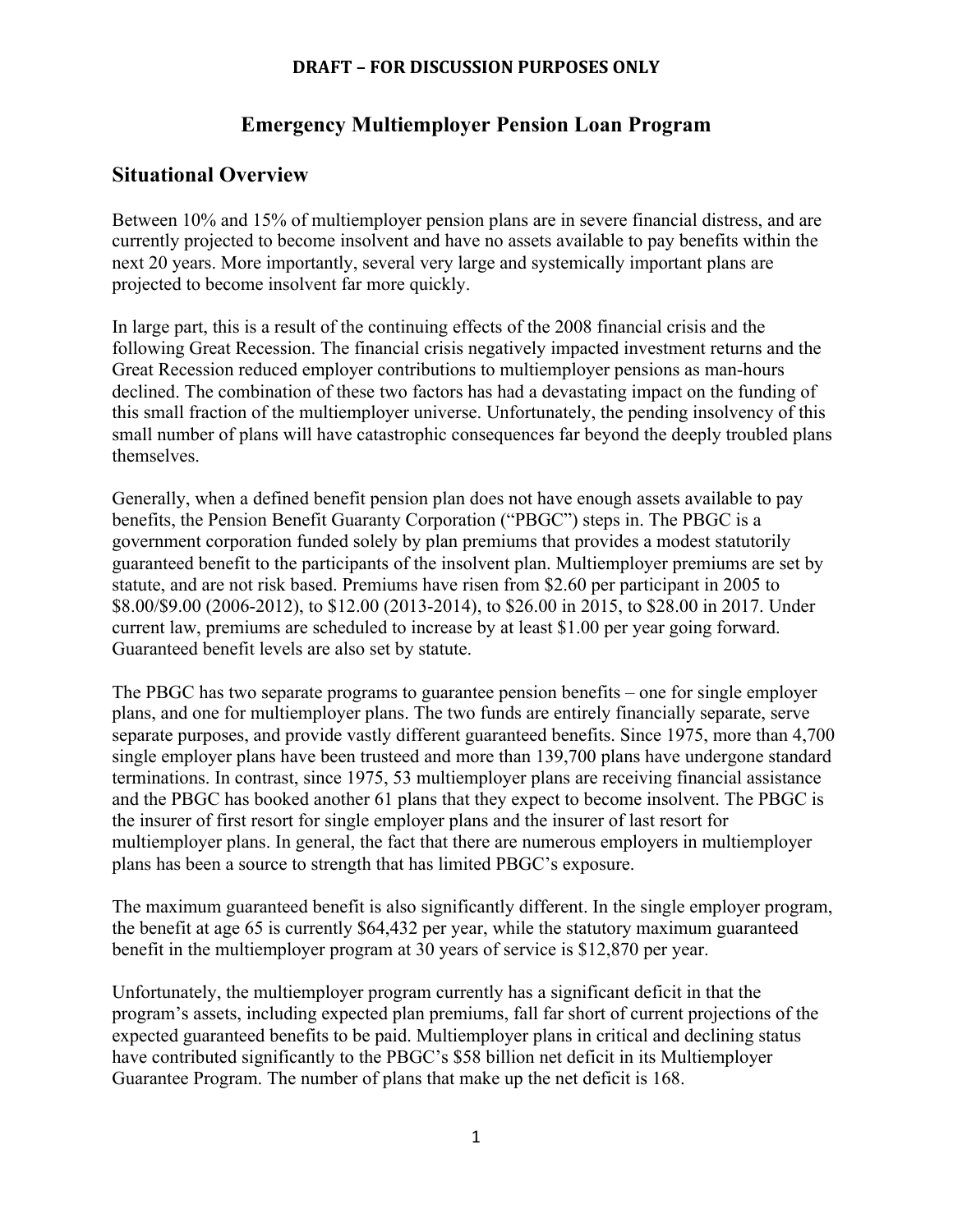This situation is now a crisis that threatens the retirement of millions of Americans, the solvency of the PBGC, the economic prospects of the job creating employers of America, the employment of the active participants in these plans, the tax revenue of federal, state and local governments, and the broader U.S. economy.

Recognizing these concerns, Congress and multiemployer community worked to develop and pass the Kline-Miller Multiemployer Pension Reform Act ("MPRA") in December 2014. This legislation provided Plan Sponsors with a powerful new tool to restore plan solvency, and to protect plan participants from the even larger benefit reductions they will see when their plans become insolvent and subject to the PBGC guarantee.

By definition, a successful MPRA application would ensure the long-term solvency of the plan and remove that plan from the list of plans contributing to the PBGC's net deficit. The net deficit is the principal driver in the PBGC's calls for higher premiums on multiemployer plans.

Since enactment in December 2014, fifteen plans have filed MPRA benefit suspension applications. The largest and most systemically important plan, Central States, was denied by Treasury in May 2016. This one plan represents more than \$20 billion of the PBGC's net deficit, which would have been removed from the PBGC's net deficit rolls if their MPRA application had been approved. Of the three MPRA applications that have been approved by Treasury, two had annual contractual benefits payable to retirees of less than \$15 million and one had benefits payable of approximately \$293 million, as compared to the \$2.9 billion in annual contractual benefits payable to the current retirees of Central States.

The inability of Central States to use MPRA to restore solvency will drive a series of catastrophic economic consequences when the plan goes insolvent. Central States retirees, who would have seen a 34% reduction in benefits under the plan's MPRA application, will instead see between a 94% and a 98% reduction in benefits paid once the PBGC becomes insolvent. Retirees in currently insolvent plans will see between a 87.5% and a 95% reduction in the benefits paid by the PBGC. These reductions will occur as a matter of current law, unless additional premiums are legislated. Unfortunately, with Central States and other plan insolvencies, the level of PBGC premiums needed to maintain the current guarantee level would have catastrophic economic consequences for the entire multiemployer system.

In 2015, multiemployer plans paid nearly \$1.7 billion in administrative expenses, of which \$248 million were for PBGC premiums. Under current law for PBGC premiums and 3% inflation for other administrative expenses, the multiemployer system will pay \$50.5 billion in total administrative expenses over the 20-year period ending in 2037. This is comprised of \$8.0 billion in premiums and \$42.5 billion in non-premium administrative expenses.

In June 2016, the PBGC published an analysis that indicated that premium revenues sufficient to meet average expected 20-year obligations would need to be \$50.4 billion (the 20-year average annual premium is \$242.74 per participant, \$663.71 per active) over the same 20-year period, compared to current law premiums of \$8.0 billion (the 20-year average annual premium is \$38.50 per participant, \$105.27 per active). This \$42.4 billion increase in premiums would result in total administrative expenses over the 20-year period of \$92.9 billion.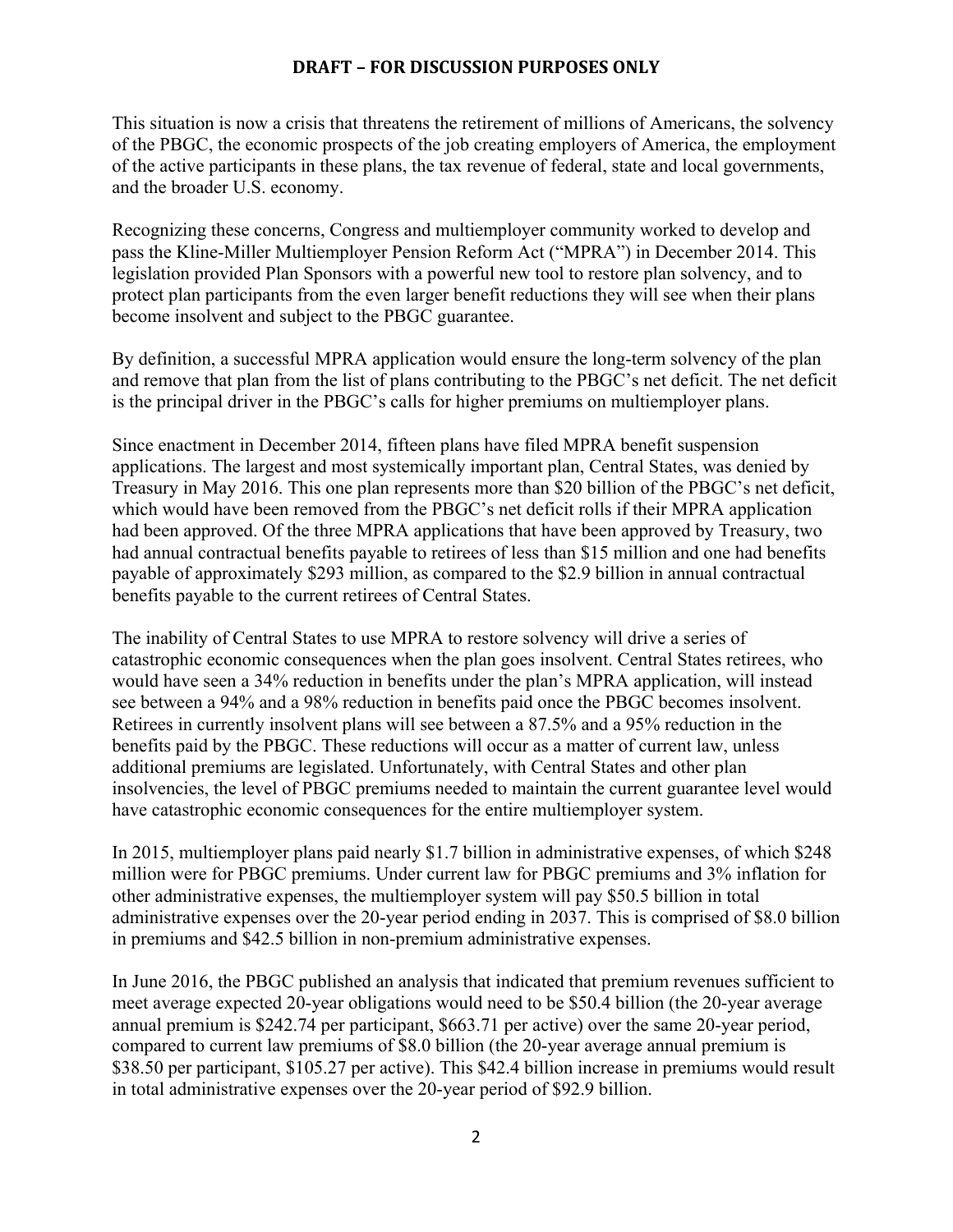The simple fact is that the multiemployer system, including the employers and industries in which they compete, are not able to be economically viable with premiums at these levels. Separately, these premiums levels would result in the existing and future benefit packages bargained between employers and labor being used soley to fund the PBGC premiums, which is simply an untenable outcome.

Most importantly, MPRA provided the statutory tools needed for Plan Sponsors to restore solvency to their plans, which would have removed these plans from the PBGC's net deficit calculation and negated much of the need for premium increases.

There is a significant economic risk to the employers and their employees, in the Central States plan as well as other multiemployer plans. This is particularly true where those plans share multiple employers with the Central States plan. Absent a real solution, when Central States becomes insolvent, the financial condition of the shared employers will weaken, which will weaken the condition of the other multiemployer plans. The precise scope of the economic risk is difficult to define today, but it is likely to be significant including reduced revenues and employment levels, reduced access to bank credit and the capital markets, and the potential for a significant number of Chapter 11 and Chapter 7 filings across a number of industries.

The U.S. Government as well as state and local governments will see reduced tax revenues from lower retiree pension income, lower wage income, lower corporate revenues, as well as the reduced economic output and jobs directly linked to these cash flows. They will also see a dramatic increase in social safety-net spending.

Treasury's rejection of Central States' MPRA application, its failure to implement MPRA, the looming insolvency of Central States, and the economic tsunami that this insolvency will have, created the urgent need for the proposed emergency loan program.

### **Economic Consequences of Inaction – What is at Risk?**

#### *Retiree Benefit Reductions Under Current Law*

When Central States reaches insolvency, currently projected to be no later than 2025, the PBGC will become insolvent as well. Table 1 shows the impact on the amount of benefits that will be paid to retirees under current law using data from twelve of the fifteen MPRA applicants. Most significantly, it shows that annual contractual benefit payments are \$6 billion. The reductions under MPRA would have preserved \$4 billion of those benefits. However these same retirees will receive between \$141 million and \$353 million annually when the PBGC goes insolvent.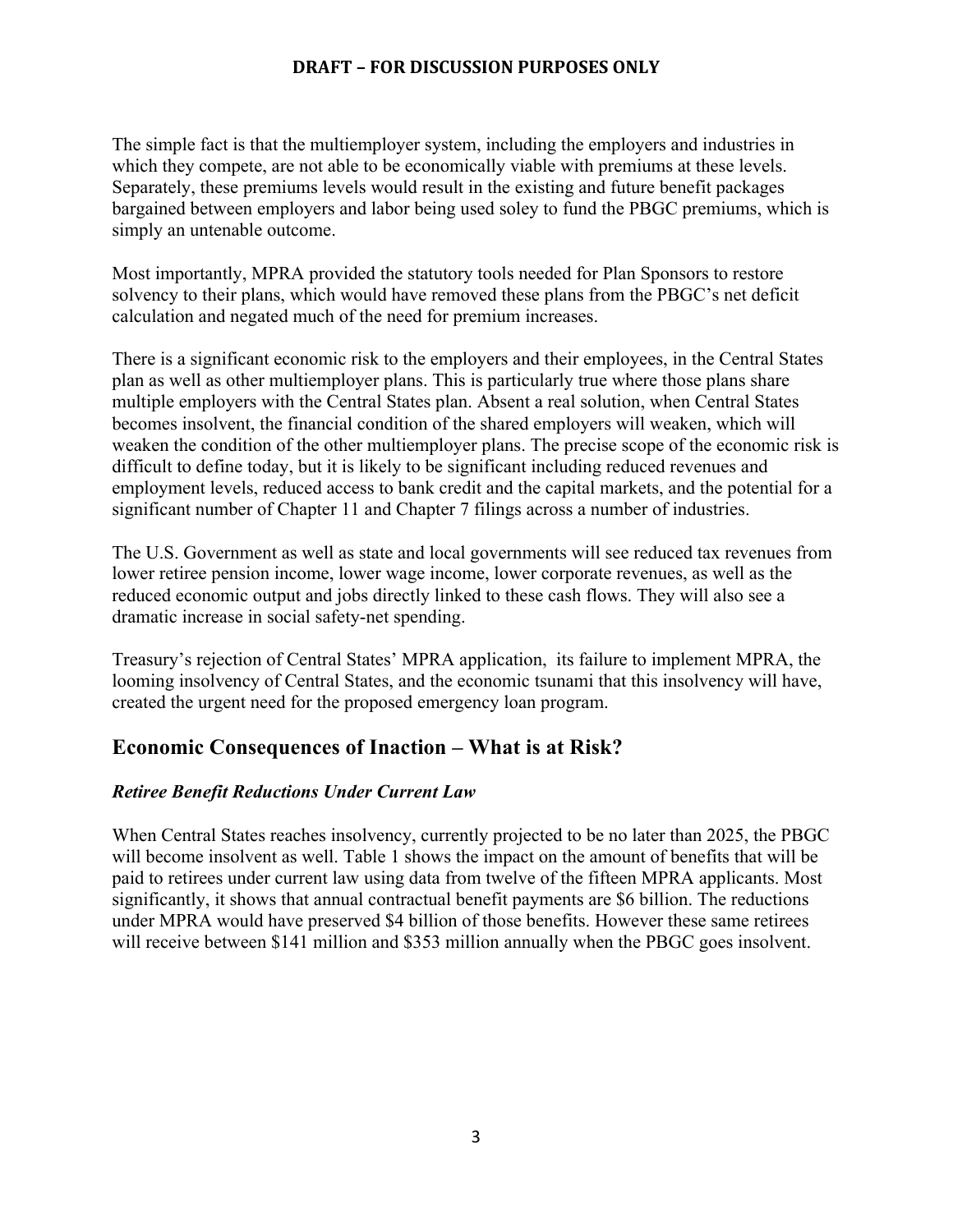| (\$ Billions)                                                            | Contractual<br><b>Benefits</b><br>Payable | <b>MPRA</b><br><b>Benefits</b><br>Payable | <b>PBGC Current</b><br><b>Law Benefits</b><br>Payable | <b>PBGC</b> at<br><b>Insolvency</b><br><b>Benefits</b><br>Payable |
|--------------------------------------------------------------------------|-------------------------------------------|-------------------------------------------|-------------------------------------------------------|-------------------------------------------------------------------|
| MPRA Applicants*                                                         | \$6.02                                    | \$4.06                                    | \$2.83                                                | $$0.14 - $0.35$                                                   |
| <b>Percent Benefit Reduction</b><br>from Contractual Benefits<br>Payable | $0.00\%$                                  | 36%                                       | 53%                                                   | 94% to 98%                                                        |

**Table 1: Pension Benefits Payable Under Current Law**

\* Central States, Southeast and Southwest Areas Pension Plan, New York State Teamsters Conference Pension & Retirement Fund, Western States Office & Professional Employees Pension Fund, Southwest Ohio Regional Council of Carpenters Pension Plan, Iron Workers Local 17 Pension Fund, Teamsters Local 469 Pension Plan, Local 805 IBT Pension & Retirement Plan, Ironworkers Local 16 Pension Fund, Int'l Assoc. Of Machinists Motor City Pension Fund, Alaska Ironworkers Pension Plan, Bricklayers and Allied Craftworkers Local 5 Pension Plan, and the Bricklayers & Allied Craftsmen Local No. 7 Pension Plan

#### *Economic Impact on the Federal, State, and Local Government's Social Safety Net*

It is difficult to project how the loss of between 94% and 98% of a retiree's pension income is going to affect the social safety net, other than to say it undoubtedly will. The exact amounts are not determinable at this point.

#### *Economic Impact of Pension Payments and Wages on the National Economy and Federal, State, and Local Tax Receipts*

The National Coordinating Committee for Multiemployer Plans ("NCCMP") analyzed the data from all 1,296 multiemployer pension filers of the most current Form 5500 representing a reported 210,865 contributing employers. NCCMP commissioned the National Institute on Retirement Security ("NIRS") to determine the national economic impact from retiree expenditures derived from benefits paid by multiemployer defined benefit pension plans, as well as from wages paid to active employees in multiemployer plans. The input-output modeling software IMPLAN was used to measure the economic impacts. The following tables summarize the economic data.

| (\$ Billions)                             | 2015    | <b>Federal Budget</b> |
|-------------------------------------------|---------|-----------------------|
|                                           |         | Window (10-Year)      |
| Pension Benefits Paid to Retirees         | \$41.0  | \$438.6               |
| <b>Total Output from Pension Payments</b> | \$83.5  | \$893.7               |
| Wages Paid to Active Employees            | \$203.1 | \$2,124               |
| Total Output from Wages of Actives        | \$381.1 | \$3,987               |
| <b>Total Economic Impact</b>              | \$708.7 | \$7,443.3             |

#### **Table 2: Pension Payments, Wages Paid to Actives, and Economic Output**

The data from Table 2 indicate that the \$41 billion paid to multiemployer retirees in 2015, or more than \$438 billion over the 10-year budget window, supported \$83.5 billion in total output, or more than \$893 billion over the 10-year budget window. These pension payments support 510,000 American jobs.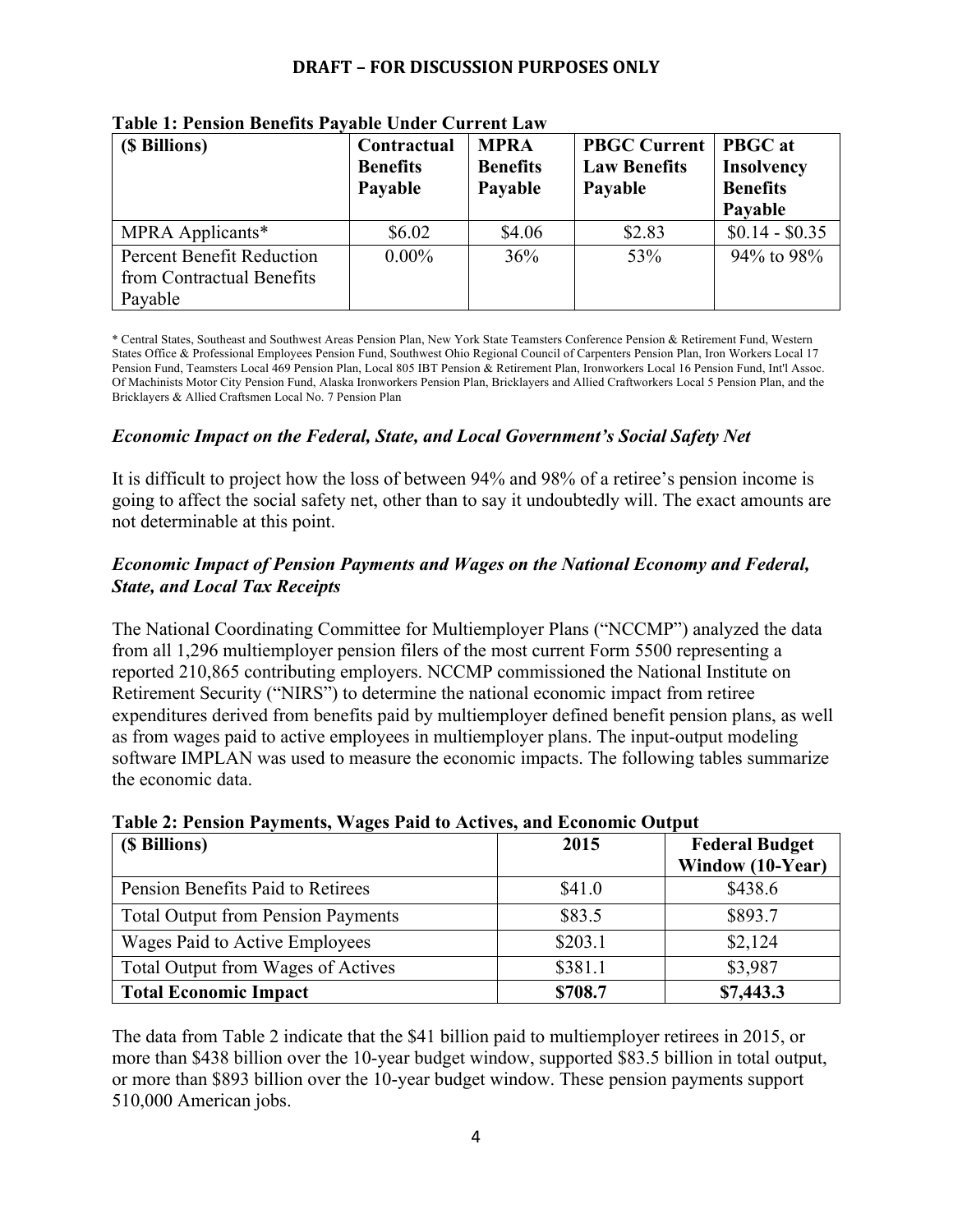The data from Table 2 also indicates that \$203 billion was paid in wages to active employees in multiemployer plans in 2015, and that more than \$2.1 trillion will be paid over the 10-year budget window. Spending from these wages supported \$381 billion in total output, or more than \$3.9 trillion over the 10-year budget window. In addition to the 3,800,018 active employees in multiemployer plans, these wages support another 2,275,444 American jobs.

It is estimated that the employers in multiemployer pension plans had 2015 revenues of approximately \$1.2 trillion and will have revenues of \$12.7 trillion over the 10-year budget window.

| (\$ Billions)                                       | 2015   | <b>Federal Budget</b><br><b>Window (10-Year)</b> |
|-----------------------------------------------------|--------|--------------------------------------------------|
| Federal Taxes Paid on Pension Payments              | \$3.5  | \$37.2                                           |
| Federal Taxes Paid on Pension Based Economic Output | \$6.6  | \$70.4                                           |
| Federal Taxes Paid on Wages                         | \$31.3 | \$327.2                                          |
| Federal Taxes Paid on Wage Based Economic Output    | \$30.0 | \$314.2                                          |
| <b>Total Federal Taxes Paid</b>                     | \$71.4 | \$749.0                                          |

**Table 3: Federal Taxes on Pension Payments, Wages and Economic Output**

Table 3 shows that the U.S. Government received approximately \$71 billion in tax revenue in 2015 from multiemployer pension benefits paid to retirees, wages to active employees, and the economic output derived from pension payments and wage income. The federal government will receive \$749 billion in tax revenue over the 10-year budget window.

| Tabit 7. Statt and Local Taxts on I chsion I ayıntnis, <i>wa</i> gts, and Economic Output |         |                       |  |
|-------------------------------------------------------------------------------------------|---------|-----------------------|--|
| (\$ Billions)                                                                             | 2015    | <b>Federal Budget</b> |  |
|                                                                                           |         | Window (10-Year)      |  |
| State and Local Taxes Paid on Pension Payments                                            | \$1.9   | \$20.4                |  |
| State and Local Taxes Paid on Pension Based Economic                                      | \$4.2\$ | \$44.6                |  |
| Output                                                                                    |         |                       |  |
| State and Local Taxes Paid on Wages                                                       | \$6.5   | \$67.8                |  |
| State and Local Taxes Paid on Wage Based Economic                                         | \$19.3  | \$202.3               |  |
| Output                                                                                    |         |                       |  |
| Total State and Local Taxes Paid                                                          | \$31.9  | \$335.1               |  |

#### **Table 4: State and Local Taxes on Pension Payments, Wages, and Economic Output**

Table 4 shows that State and Local governments received approximately \$32 billion in tax revenue in 2015 from multiemployer pension benefits paid to retirees, wages to active employees, and the economic output derived from pension payments and wage income. State and Local governments will receive \$335 billion in tax revenue over the 10-year budget window.

In summary, employers, employees, retirees, all levels of government, and the national economy have an enormous stake in creating a viable policy solution for the multiemployer plans that are facing significant financial challenges.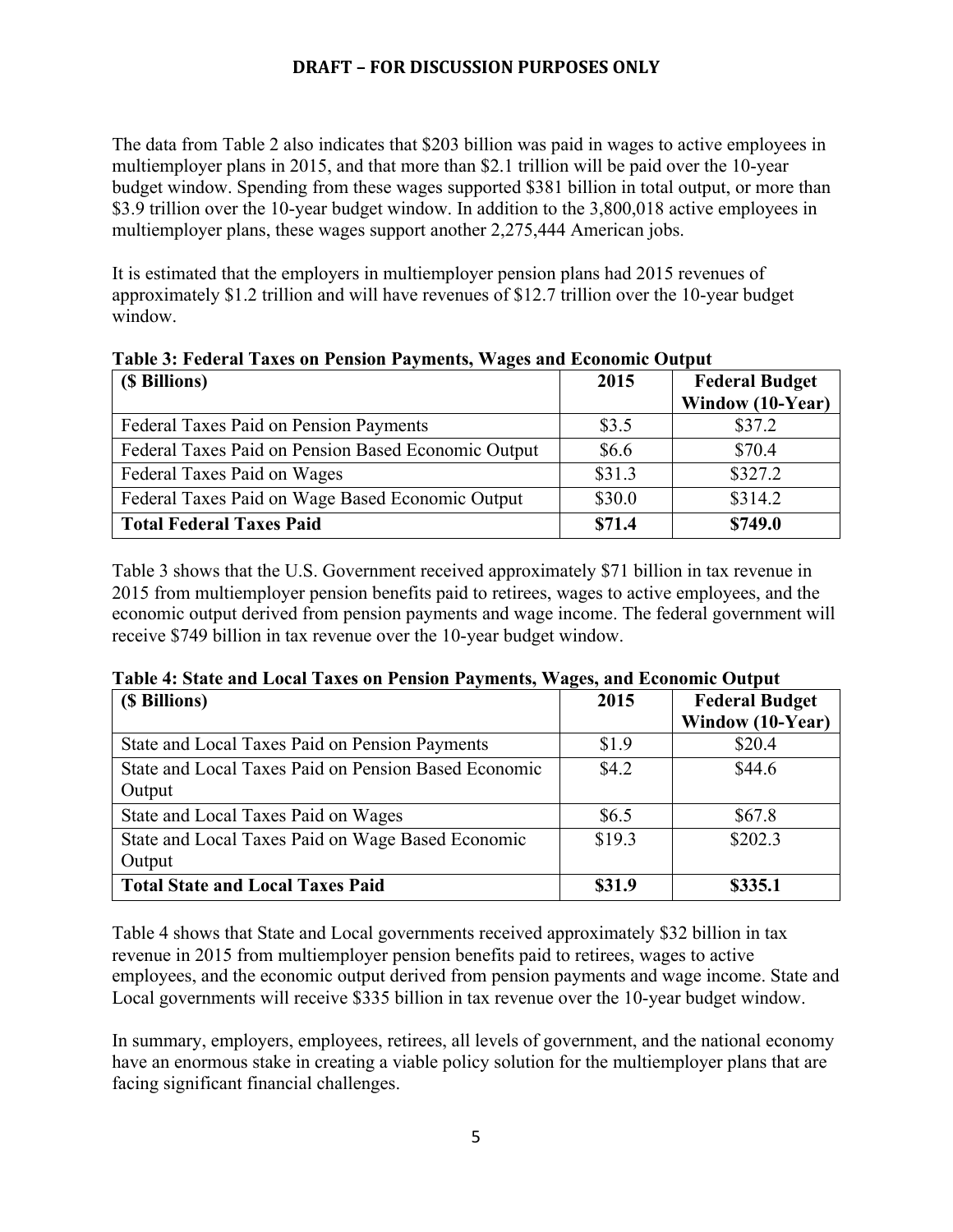### **Emergency Multiemployer Pension Loan Program**

The situational overview and the economic consequences of inaction dictate that the U.S. Government provide a policy response to the multiemployer pension crisis in a way that only it can. The following proposal has been designed to enable critical and declining status plans to earn their way through their funding challenges, restore plan solvency, and fully repay the U.S. Government for any borrowings.

The attached exhibit outlines the terms, conditions and structural details of the proposed loan program. It offers three alternative structures that differ based on the level of mandatory reductions in benefits required and who pays the federal credit subsidy costs of the program.

In summary, the federal government creates a federal loan program that lends to critical and declining status multiemployer pension plans at 1% for 30 years. The loans are interest only for the first 15 years, and then level pay for the remaining 15 years. The plans will have to demonstrate that they can achieve solvency and repay the loan using a conservative assumed rate of return on investments.

There are three alternatives as it relates to mandatory benefit reductions and who pays for the federal credit subsidy costs. In Alternative 1, there are no benefit reductions and the U.S. Government pays the full amount of the credit subsidy costs.

In Alternative 2, there is a mandatory 20% benefit reduction (subject to a maximum reduction to the PBGC guarantee level). The benefit reductions are paid to the U.S. Government as a fee and used to pay for the credit subsidy costs. If the fee paid is insufficient to fully cover the credit subsidy costs, the U.S. Government will need to pay the remaining credit subsidy costs.

In Alternative 3, there is a mandatory 20% benefit reduction (subject to a maximum reduction to the PBGC guarantee level). The benefit reductions are paid to the U.S. Government as a fee and used to pay for the credit subsidy costs. If the fee paid is insufficient to fully cover the credit subsidy costs, additional mandatory benefit reductions (subject to a maximum reduction to the PBGC guarantee level) are required in the amount needed to achieve a zero credit subsidy cost.

In developing these alternatives, five critical and declining status plans submitted data that demonstrated the ability of the plans to achieve solvency and full repayment of the federal loan using 5.5% as the assumed rate of investment return. As is the case in any subsidized loan, the interest subsidy is substantial.

There are a number of structural details that are incorporated into the proposal that are specifically designed to (1) achieve the policy and financial objectives of the program, and (2) protect the U.S. Government from default as well as from below expectation investment performance.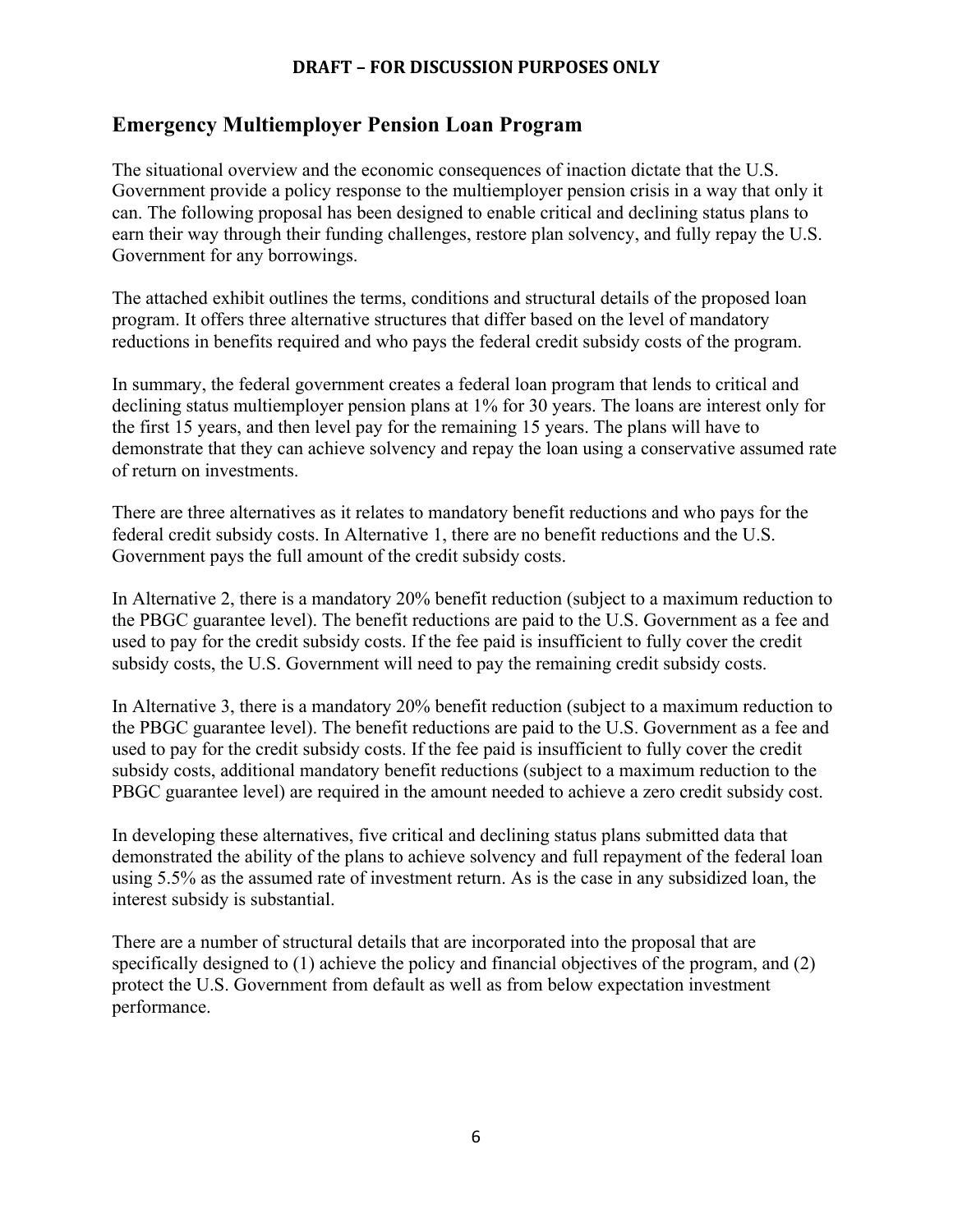| <b>Term or Condition</b> | <b>Alternative Loan Proposal</b>                   | <b>Comment</b>                                    |
|--------------------------|----------------------------------------------------|---------------------------------------------------|
| Maximum Loan             | Maximum Loan Amount is (1) the absolute            | The entire premise of the                         |
| Amount                   | value of the expected annual average of the next   | loan program is to allow a                        |
|                          | 15 years of Negative Cash Flow multiplied by       | Plan to borrow enough                             |
|                          | 20, or (2) such other lower loan amount that       | money at 1% and invest                            |
|                          | demonstrates full repayment and solvency of        | at a higher rate that will                        |
|                          | the plan for 10 years after loan repayment.        | allow the Plan to earn                            |
|                          | Negative Cash Flow is defined as:                  | their way through the<br>funding problems that    |
|                          | 1. Employer Contributions excluding                | they face, while ensuring                         |
|                          | Withdrawal Liability Payments, less                | Plan solvency and full                            |
|                          | 2. The full, unreduced Contractual Benefit         | repayment of the Federal                          |
|                          | Payments, less                                     | loan.                                             |
|                          | 3. Administrative Expenses.                        |                                                   |
|                          |                                                    | The loan program is                               |
|                          |                                                    | structured so that the                            |
|                          |                                                    | corpus of the Loan                                |
|                          |                                                    | Account is never needed                           |
|                          |                                                    | to pay benefits. The                              |
|                          |                                                    | legislation will prohibit                         |
|                          |                                                    | the corpus of the Loan<br>Account from being used |
|                          |                                                    | to pay benefits or                                |
|                          |                                                    | administrative expenses.                          |
| Loan Disbursement        | The full amount of the Maximum Loan Amount         | In order for the federal                          |
| Timing                   | will be disbursed within 15 business days of       | loan program to achieve                           |
|                          | Loan Closing.                                      | its objectives, Plans need                        |
|                          |                                                    | access to the full amount                         |
|                          | The loan is interest only for the first 15 years,  | of the loan immediately,                          |
|                          | followed by a 15-year level payment of             | and not disbursed over                            |
|                          | principal and interest.                            | an extended period of                             |
|                          |                                                    | time.                                             |
|                          |                                                    | Extending the final                               |
|                          |                                                    | maturity of the loan                              |
|                          |                                                    | beyond 30-years                                   |
|                          |                                                    | increases the cost of the                         |
|                          |                                                    | federal credit subsidy                            |
|                          |                                                    | unnecessarily.                                    |
| <b>Interest Rate</b>     | 1%                                                 |                                                   |
| <b>Interest Payable</b>  | Paid directly from the Loan Account unless         | <b>Statute will modify ERISA</b>                  |
|                          | investment returns are below 1%, in which          | to allow Plan Assets to be                        |
|                          | case, Plan Assets will be used to pay the interest | used to pay interest on                           |
|                          | on the loan.                                       | the federal loan.                                 |
| Loan Tenor               | 30 years from disbursement.                        |                                                   |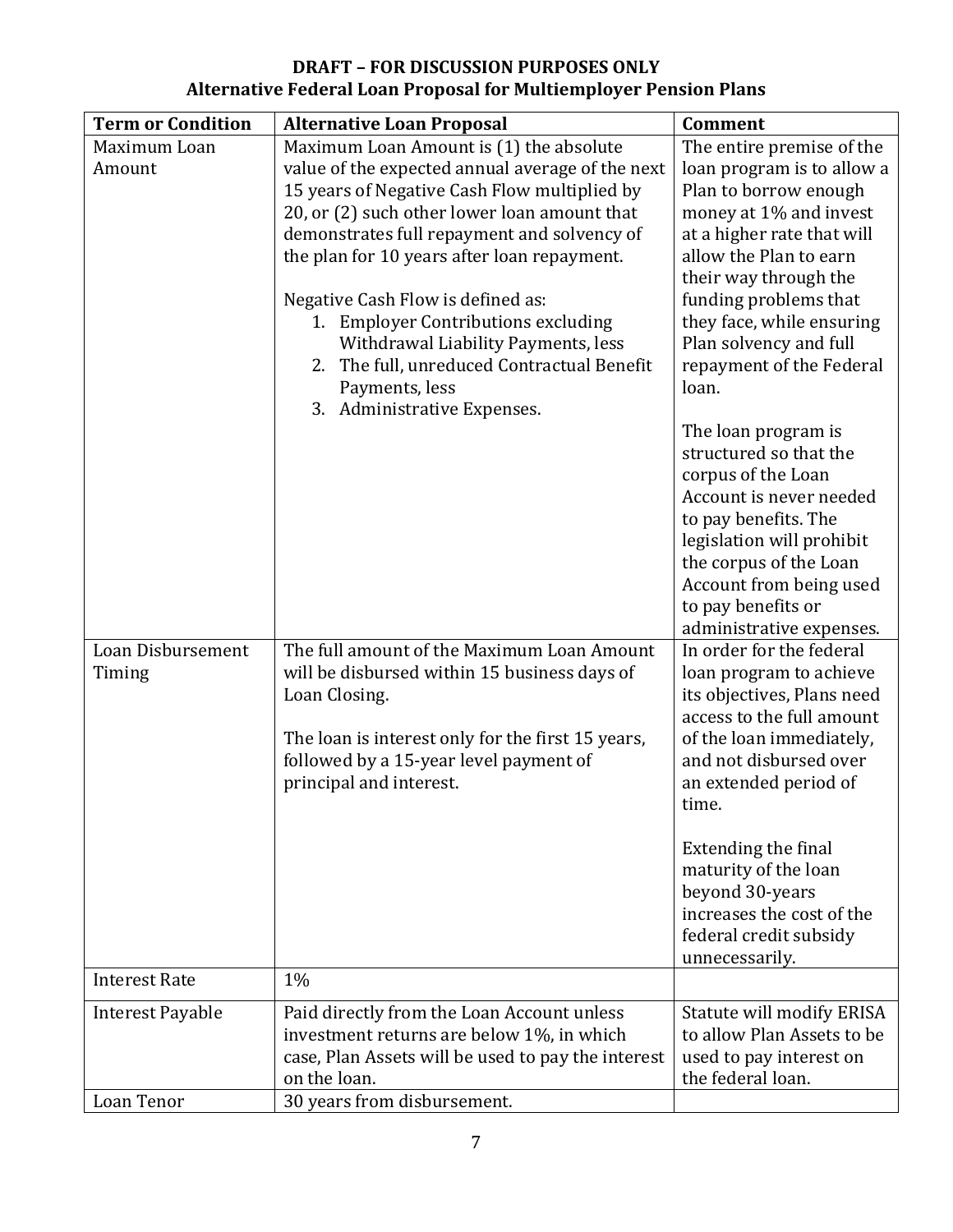| <b>Interest Only Period</b> | First 15 years from disbursement, paid semi-       |                                                       |
|-----------------------------|----------------------------------------------------|-------------------------------------------------------|
|                             | annually.                                          |                                                       |
| Principal and Interest      | Level for 15 years after the Interest Only         | The statute will modify<br><b>ERISA to allow Plan</b> |
| <b>Repayment Period</b>     | Period, paid semi-annually.                        |                                                       |
|                             |                                                    | Assets to be used to pay                              |
|                             |                                                    | principal and interest on                             |
|                             |                                                    | the federal loan if needed                            |
|                             |                                                    | to meet loan obligations.                             |
| Assumed Rate of             | When developing the Application, the Plan          | The Alternative Loan                                  |
| <b>Investment Return</b>    | Sponsor is required to demonstrate plan            | Proposal recognizes that                              |
|                             | solvency and full repayment of the loan using      | both the U.S. Government                              |
|                             | conservative Assumed Rate of Investment            | and the Rating Agencies                               |
|                             | Returns for both the Loan Account and the Plan     | who will rate the loans                               |
|                             | Assets, specifically 5.5%, or such lower rate as   | will expect the use of the                            |
|                             | determined by the Plan Sponsor.                    | conservative investment                               |
|                             |                                                    | return assumptions.                                   |
|                             | Conservative assumptions regarding rate of         |                                                       |
|                             | investment return expectations are an              | The Assumed Rate of                                   |
|                             | important issue for the U.S. Government as well    | <b>Investment Return for</b>                          |
|                             | as Rating Agencies.                                | the purpose of the loan                               |
|                             |                                                    | application is not meant                              |
|                             |                                                    | to limit Trustees from                                |
|                             |                                                    | developing an investment                              |
|                             |                                                    | policy, strategy, and asset                           |
|                             |                                                    | allocation that results in a                          |
|                             |                                                    | higher target rate of                                 |
|                             |                                                    | return. Nor is it meant to                            |
|                             |                                                    | be the assumed rate of                                |
|                             |                                                    | return used in annual                                 |
|                             |                                                    | actuarial valuations of the                           |
|                             |                                                    | plan.                                                 |
| Program Size                | \$100 billion in total.                            | Loans need to be of                                   |
|                             |                                                    | sufficient size to achieve                            |
|                             | Program Size is not the cost of the program it     | the policy, solvency, and                             |
|                             | simply is the dollar level of authorized lending.  | repayment objectives.                                 |
|                             | As is the case in all federal credit programs, the | Based on data received                                |
|                             | "cost" of the program is the amount of federal     | from five critical and                                |
|                             | credit subsidy as calculated under the Federal     | declining status plans                                |
|                             | Credit Reform Act of 1990.                         | used to develop this                                  |
|                             |                                                    | alternative proposal,                                 |
|                             |                                                    | these five plans required                             |
|                             |                                                    | \$79.4 billion in loans to                            |
|                             |                                                    | demonstrate plan                                      |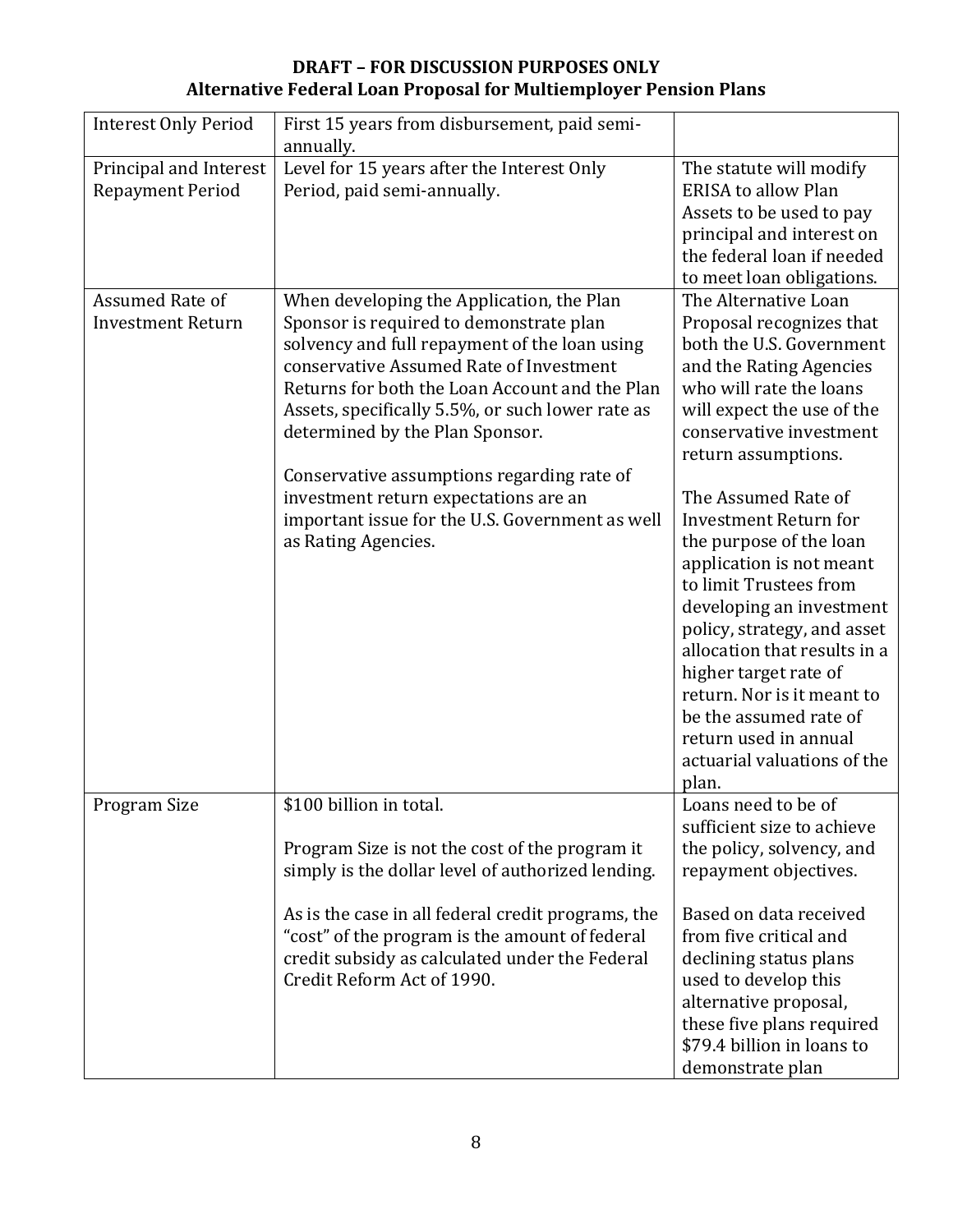|                                     |                                                                                                                                                                                                                                                                                                                                                                                                                                                                                                                                                                                                                                                                                                                       | solvency and repayment<br>of the federal loan.                                                                                                                                                                                   |
|-------------------------------------|-----------------------------------------------------------------------------------------------------------------------------------------------------------------------------------------------------------------------------------------------------------------------------------------------------------------------------------------------------------------------------------------------------------------------------------------------------------------------------------------------------------------------------------------------------------------------------------------------------------------------------------------------------------------------------------------------------------------------|----------------------------------------------------------------------------------------------------------------------------------------------------------------------------------------------------------------------------------|
| Role of Plan Actuary                | Certify Critical and Declining Status, and that<br>the expected Contributions, Benefits and<br>Administrative expenses are reasonable in the<br>context of an Application to a federal loan<br>program.<br>As it relates to the Plan Actuary's certification<br>of (1) the MPRA application, (2) the inability of<br>the Plan to statutorily meet MPRA<br>requirements, or (3) the loan application, and<br>in the event that the Director is concerned that<br>the Plan Actuary has not met their<br>responsibilities under the Actuarial Standards<br>of Practice, the Director shall refer the matter to<br>the Actuarial Board for Counseling and<br>Discipline, and post such referral on the PBGC's<br>website. | The role of the Plan<br>Actuary should not<br>include a role normally<br>performed by credit<br>professionals (including<br>Rating Agencies). To<br>suggest otherwise would<br>be highly unusual in a<br>federal credit program. |
| <b>Rating Agency</b><br>Requirement | The Plan Sponsor is required to seek two rating<br>opinion letters on the loan from two different<br>Rating Agencies (registered with the Securities<br>and Exchange Commission as a nationally<br>recognized statistical rating organization)<br>indicating that the Loan will be rated at least BB<br>(or equivalent).                                                                                                                                                                                                                                                                                                                                                                                              | Use of rating agencies is a<br>federal credit best<br>practice in loan programs<br>that represent large one-<br>off transactions of a<br>unique nature, such as<br>this proposal.                                                |
|                                     | Rating will be updated annually at the expense<br>of the Plan.                                                                                                                                                                                                                                                                                                                                                                                                                                                                                                                                                                                                                                                        | Credit ratings, recovery<br>rates, and default curves<br>are all central<br>components of federal<br>credit subsidy<br>calculations.                                                                                             |
| <b>Investment Risk</b>              | It is not desirable to eliminate investment risk.<br>However, by basing loans on conservative<br>assumed investment returns, Trustees may<br>allocate loan proceeds and Plan Assets.                                                                                                                                                                                                                                                                                                                                                                                                                                                                                                                                  | <b>Below expectation</b><br>investment returns will<br>be addressed as<br>discussed in the section<br>Negative Variance<br>Returns - Additional<br>Actions Required.                                                             |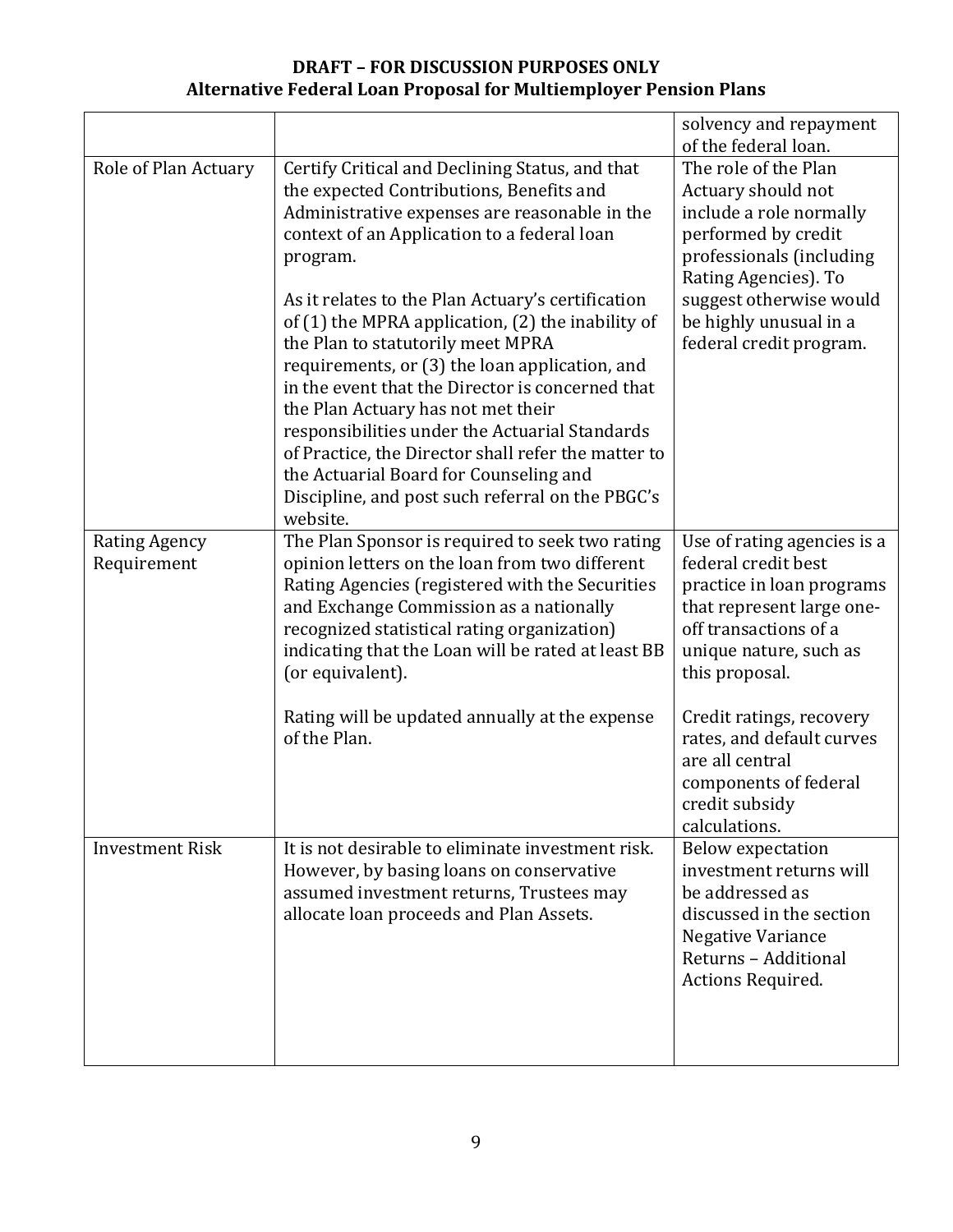| Permitted                 | TBD - Likely to exclude hard-to-value and more   |  |
|---------------------------|--------------------------------------------------|--|
| Investments               | speculative investments.                         |  |
|                           |                                                  |  |
| Loan Account              | The entire loan amount will be placed in the     |  |
|                           | Loan Account and is not considered Plan Assets   |  |
|                           | for any purpose.                                 |  |
|                           |                                                  |  |
|                           | The corpus of the Loan Account cannot be used    |  |
|                           | to pay benefits or administrative expenses.      |  |
| <b>Fiduciary Duty</b>     | While the Loan Account is not Plan Assets, the   |  |
|                           | Trustees shall have the same Fiduciary Duty      |  |
|                           | (including the ban on prohibited transactions)   |  |
|                           | with regard to the Loan Account as they do with  |  |
|                           | Plan Assets under ERISA.                         |  |
| Collateral                | The U.S. Government will be granted a lien on    |  |
|                           | the Loan Account. In the event that the Plan     |  |
|                           | becomes insolvent, the full value of the Loan    |  |
|                           | Account will immediately revert to the U.S.      |  |
|                           | Government.                                      |  |
|                           |                                                  |  |
|                           | If the Loan Account has any Positive Variance    |  |
|                           | Buffer, and the principal and interest owed to   |  |
|                           | the U.S. Government is fully paid, any excess    |  |
|                           | will be distributed to the Plan Assets.          |  |
| Distribution of           | Realized positive investment returns exceeding   |  |
| <b>Investment Returns</b> | 0.5% (semi-annually), and up to the 4.5%         |  |
|                           | (semi-annually), are distributed to the Plan     |  |
|                           | Assets account every 6 months.                   |  |
|                           |                                                  |  |
|                           | The first 0.5% (semi-annually) of realized       |  |
|                           | investment returns are used by the Loan          |  |
|                           | Account to pay the interest on the federal loan. |  |
|                           | In the event of investment returns below 0.5%    |  |
|                           | (semi-annually), Plan Assets are used to pay the |  |
|                           | interest portion of the loan.                    |  |
|                           |                                                  |  |
|                           | In the event that the Loan Account has a         |  |
|                           | Positive Variance Buffer, and the Loan Account   |  |
|                           | has realized returns below the Assumed Rate of   |  |
|                           | Investment Return, then the Loan Account shall   |  |
|                           | distribute the any Positive Variance Buffer up   |  |
|                           | to the amount of the Assumed Rate of             |  |
|                           | Investment Return in accordance with the         |  |
|                           | Distribution of Investment Returns.              |  |
|                           |                                                  |  |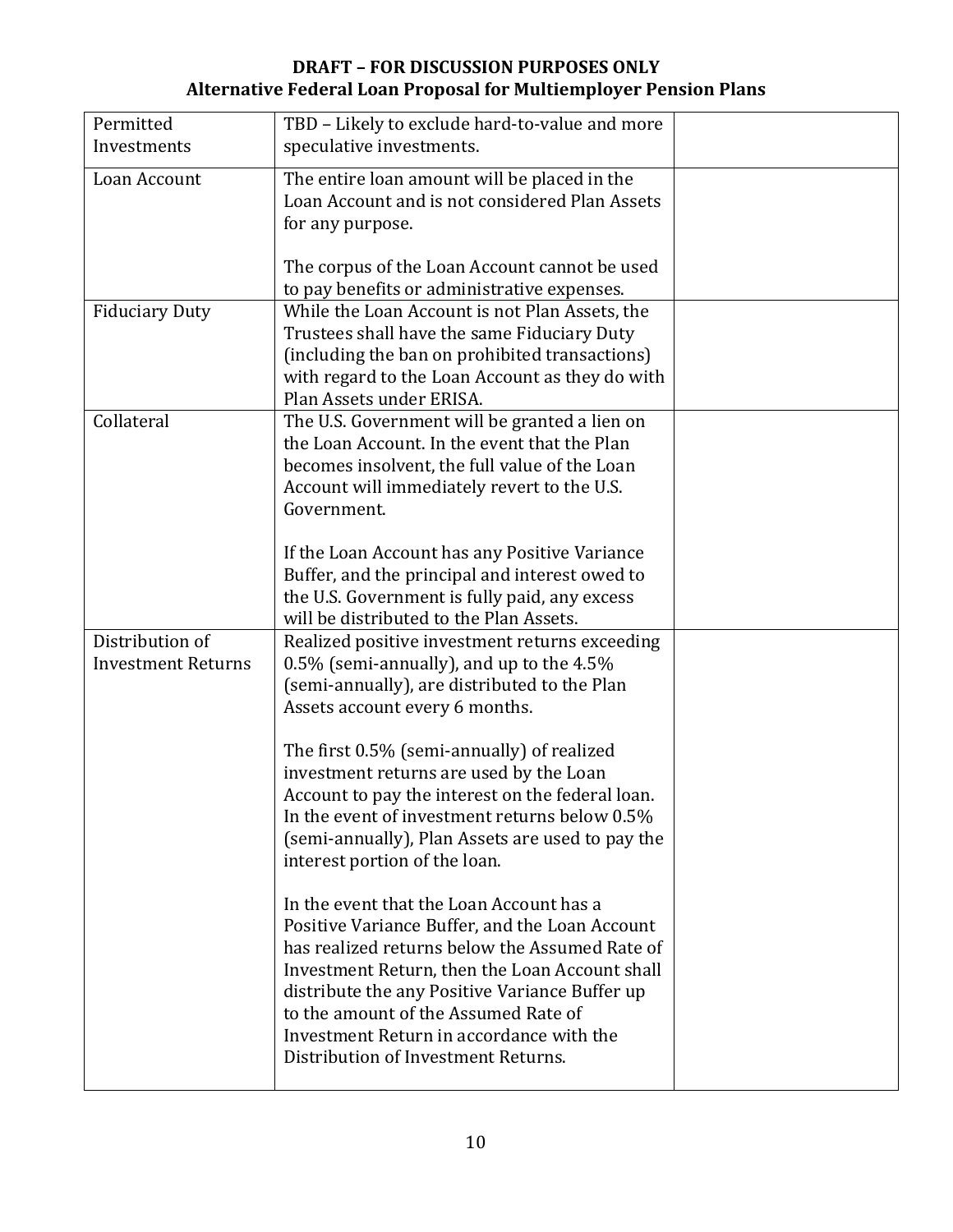|                                                                        | Investment returns from the Loan Account are<br>non-taxable to the Plan.                                                                                                                                                                                                                                                                                                                  |  |
|------------------------------------------------------------------------|-------------------------------------------------------------------------------------------------------------------------------------------------------------------------------------------------------------------------------------------------------------------------------------------------------------------------------------------------------------------------------------------|--|
| <b>Benefit Modifications</b><br>Allowed as Part of<br>Loan Application | To the extent that future active accruals have<br>been reduced or eliminated (including through<br>a rehabilitation plan or funding improvement<br>plan) prior to the federal loan, future accruals<br>can be modified to incent continued<br>participation by actives and current employers<br>to a maximum of the prior 20-year average of<br>accrual rates less the benefit reduction. |  |
|                                                                        | This is a two-step process: (1) determine the<br>prior 20-year average accrual rate; and then (2)<br>determine the overall cut percentage (reduce<br>that future accrual rate by the same percentage<br>as the benefit reduction). This process is<br>intended to be applied separately where there<br>are varying accrual rates.                                                         |  |
|                                                                        | No other positive benefit modification is<br>allowed while the federal loan is outstanding.                                                                                                                                                                                                                                                                                               |  |
| <b>Positive Variance</b><br>Returns                                    | In any year in which the actual annual returns<br>of the Loan Account are above 9%, the amount<br>above 9% is retained by the Loan Account as a<br>future buffer ("Positive Variance Buffer") to<br><b>Negative Variance Returns.</b>                                                                                                                                                     |  |
| Negative Variance<br>Returns - Additional<br><b>Actions Required</b>   | In any year in which the actual annual returns<br>of the Loan Account are below zero, after taking<br>into account any accumulated Positive Variance<br>Buffer, the Trustees are required to take such<br>actions as necessary to provide the Loan<br>Account with sufficient assets to restore the<br>corpus.                                                                            |  |
|                                                                        | The first option is to forfeit the semi-annual<br>distribution of realized positive investment<br>returns from the Loan Account to the Plan until<br>such time as the corpus of the Loan Account is<br>restored.                                                                                                                                                                          |  |
|                                                                        | Alternatively, the Trustees may also seek<br>additional benefit reductions or increased<br>contributions in the amount needed to restore<br>the corpus of the Loan Account over a period<br>not to exceed 10 years.                                                                                                                                                                       |  |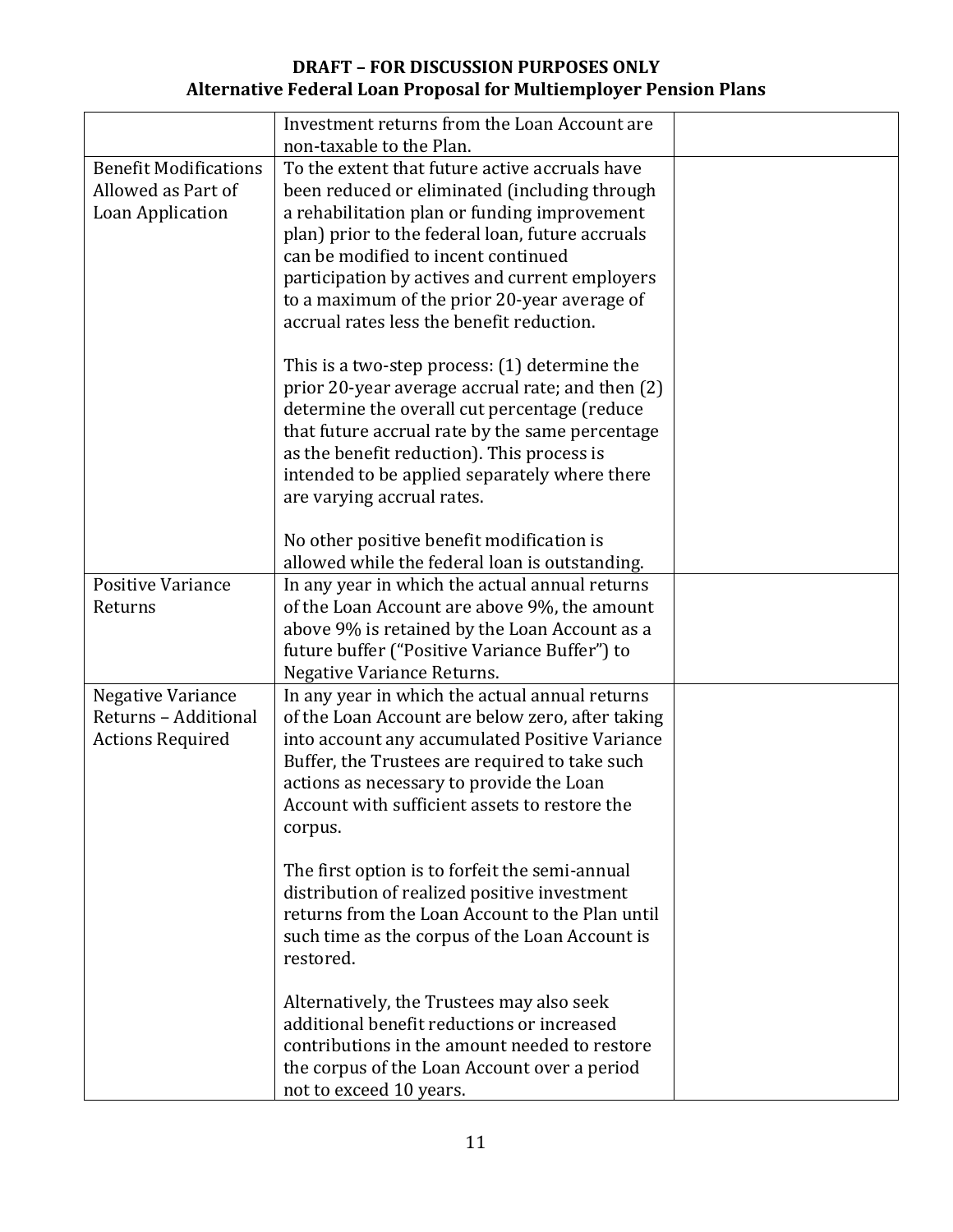| Contribution        | None. Employer contributions remain as they       |                           |
|---------------------|---------------------------------------------------|---------------------------|
| Modifications       | would under the Plan's red-zone rehabilitation    |                           |
|                     | plan, except as negotiated in the Negative        |                           |
|                     | Variance Returns - Additional Actions             |                           |
|                     |                                                   |                           |
|                     | Required.                                         |                           |
| Loan Qualifications | Applicant (1) must be certified by the Plan       |                           |
|                     | Actuary as Critical and Declining Status, and (2) |                           |
|                     | have had their MPRA application rejected or       |                           |
|                     | have a certification, and explanation, from the   |                           |
|                     | Plan Actuary that the Plan is unable to           |                           |
|                     | reasonably fulfill the statutory requirements to  |                           |
|                     | suspend benefits under MPRA. MPRA                 |                           |
|                     | Applications rejected as a result, in whole or in |                           |
|                     | part, of the MPRA Applicant failing to provide    |                           |
|                     | all the required information are not eligible for |                           |
|                     | the Loan Program.                                 |                           |
| PPA Rehabilitation  | No change that increases liabilities or reduces   |                           |
| Plan                | contribution rates, except for changes in active  |                           |
|                     | accruals to incent actives and employers going    |                           |
|                     | forward as discussed in Benefit Modifications.    |                           |
| Program Office and  | PBGC is the Program Office. The PBGC is           |                           |
| Program             | required to cover the Administrative Expenses     |                           |
| Administrative      | of the Loan Program within its existing budget    |                           |
| <b>Expenses</b>     | authority.                                        |                           |
| Application         | Application includes a 40-year projection         | The legislation will      |
|                     | period incorporating loan proceeds and plan       | provide specific          |
|                     | assets demonstrating solvency and repayment       | requirements for the      |
|                     | using conservative investment return              | spreadsheet submission    |
|                     | assumptions, specifically 5.5% annually, or       | that demonstrate          |
|                     | such lower rate as determined by the Plan         | solvency of the Plan and  |
|                     | Sponsor, with regard to the consolidated the      | the ability to repay the  |
|                     | Loan Account and the Plan Assets. The Plan        | federal loan. Even though |
|                     | Sponsor will disclose the investment policy and   | for legal purposes, Plan  |
|                     | strategy that will be used for both the Plan      | Assets and the Loan       |
|                     | Assets and the Loan Account.                      | Account cannot be         |
|                     |                                                   | comingled, and the        |
|                     | The financial projection included in the          | corpus of the Loan        |
|                     | application will provide the PBGC with a 40-      | Account cannot be used    |
|                     | year spreadsheet containing the beginning         | to pay benefits or        |
|                     | market value of assets, loan proceeds, loan       | administrative expenses,  |
|                     | interest payments, principal and interest         | for purposes of the       |
|                     | payments, employer contributions, withdrawal      | Application, the two      |
|                     | liability contributions, unreduced benefit        | funds will be treated as  |
|                     | payments, administrative expenses, assumed        | one to demonstrate        |
|                     | investment returns (including percentage rate),   | solvency of the Plan and  |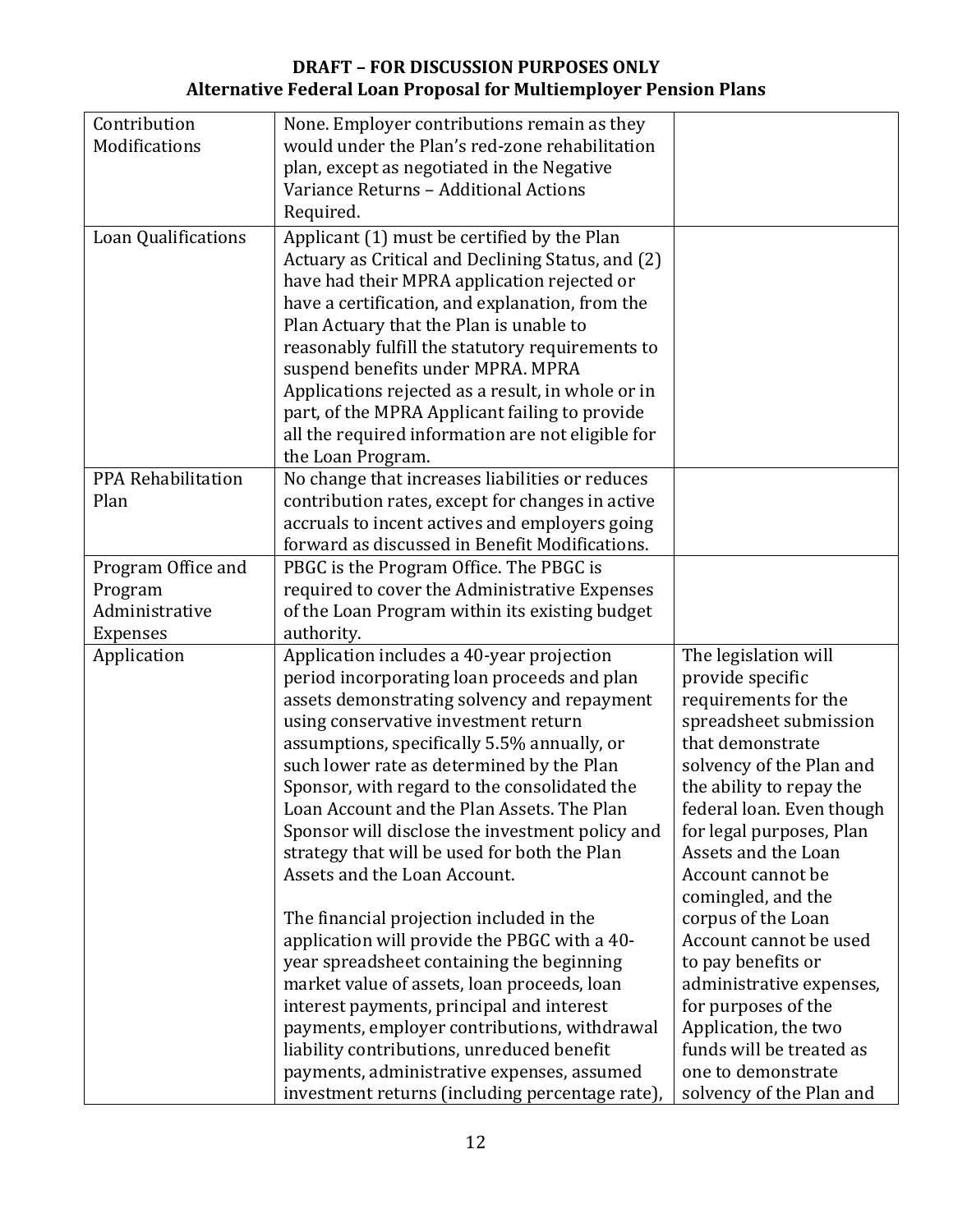|                             | and ending market value of assets. For             | repayment of the federal |
|-----------------------------|----------------------------------------------------|--------------------------|
|                             | purposes of the financial projection in the        | loan.                    |
|                             | Application, the Plan Assets and Loan Account      |                          |
|                             | are shown on a consolidated basis.                 |                          |
|                             |                                                    |                          |
|                             | The Plan Actuary will certify that the employer    |                          |
|                             | contributions, withdrawal liability                |                          |
|                             | contributions, benefit payments, and               |                          |
|                             | administrative expenses are reasonable and         |                          |
|                             | consistent with the requirements under the         |                          |
|                             | Internal Revenue Code Section 432.                 |                          |
|                             |                                                    |                          |
|                             | In evaluating the Plan Sponsor's application, the  |                          |
|                             | Director shall accept the Plan Sponsor's           |                          |
|                             | determinations (including those of the Plan        |                          |
|                             | Actuary), unless it concludes that the Plan        |                          |
|                             | Sponsor's determinations (including those of       |                          |
|                             | the Plan Actuary) were clearly erroneous.          |                          |
|                             |                                                    |                          |
|                             | The Plan Sponsor will include two rating           |                          |
|                             | opinion letters on the Loan from two different     |                          |
|                             | Rating Agencies (registered with the Securities    |                          |
|                             | and Exchange Commission as a nationally            |                          |
|                             | recognized statistical rating organization)        |                          |
|                             | indicating that the Loan will be rated at least BB |                          |
|                             | (or equivalent).                                   |                          |
|                             |                                                    |                          |
|                             | The Plan Sponsor is responsible for providing      |                          |
|                             | the Rating Agencies with all of the information    |                          |
|                             | needed for them to rate the loan.                  |                          |
| <b>Application Decision</b> | 60 Days from receipt of completed application      |                          |
| Timing                      | including two Rating Agency opinions.              |                          |
| Rules, Regulations or       | The PBGC shall provide a Notice of Funding         |                          |
| Guidance                    | Availability consistent with the statute and may   |                          |
|                             | only provide such application Guidance as          |                          |
|                             | necessary to determine solvency and the ability    |                          |
|                             | to repay the loan. The substantive form of the     |                          |
|                             | application Guidance will be included in the       |                          |
|                             | legislation.                                       |                          |
| Withdrawal Liability        | Withdrawal liability calculations will be made     |                          |
| Calculations                | as if any benefit reductions as part of the        |                          |
|                             | federal loan program, or as under Negative         |                          |
|                             | Variance, had not been made, and without           |                          |
|                             | regard for the Loan Account, except that the       |                          |
|                             | calculation will include any realized or           |                          |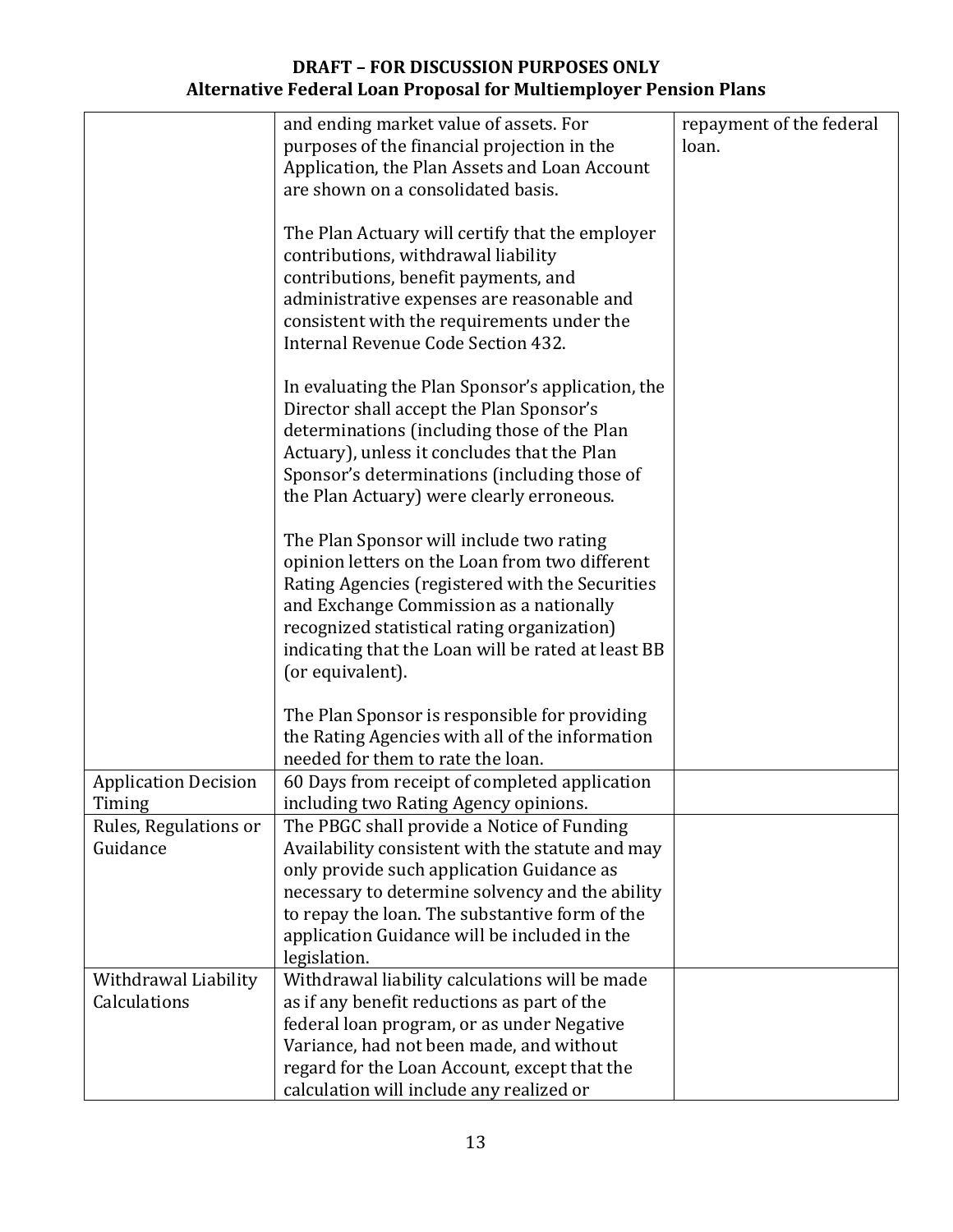|                      | unrealized losses in the corpus of the Loan        |  |
|----------------------|----------------------------------------------------|--|
|                      | Account.                                           |  |
| Duration of Program  | 10 Years from the date of the first successful     |  |
|                      | application.                                       |  |
| Contribution/Benefit | If contributions are less than expected in a year, |  |
| - Actuarial Losses   | or the dollar amount of any benefit reduction      |  |
|                      | paid to the U.S. Government under Alternative 2    |  |
|                      | or 3 is less than expected in a year, additional   |  |
|                      | benefit reductions or contribution increases       |  |
|                      | shall be negotiated as required under Negative     |  |
|                      | Variance Returns.                                  |  |
| Mass Withdrawal      | In the event of a Mass Withdrawal as defined in    |  |
|                      | ERISA, the Loan Account will immediately           |  |
|                      | revert to the U.S. Government and Plan Assets      |  |
|                      | will be used to pay any accrued interest or        |  |
|                      | principal balance due.                             |  |
|                      |                                                    |  |
|                      | This shall not apply to the plan described in      |  |
|                      | section $9701(a)(3)$ of the Internal Revenue       |  |
|                      | Code of 1986 (26 U.S.C. 9701(a)(3)).               |  |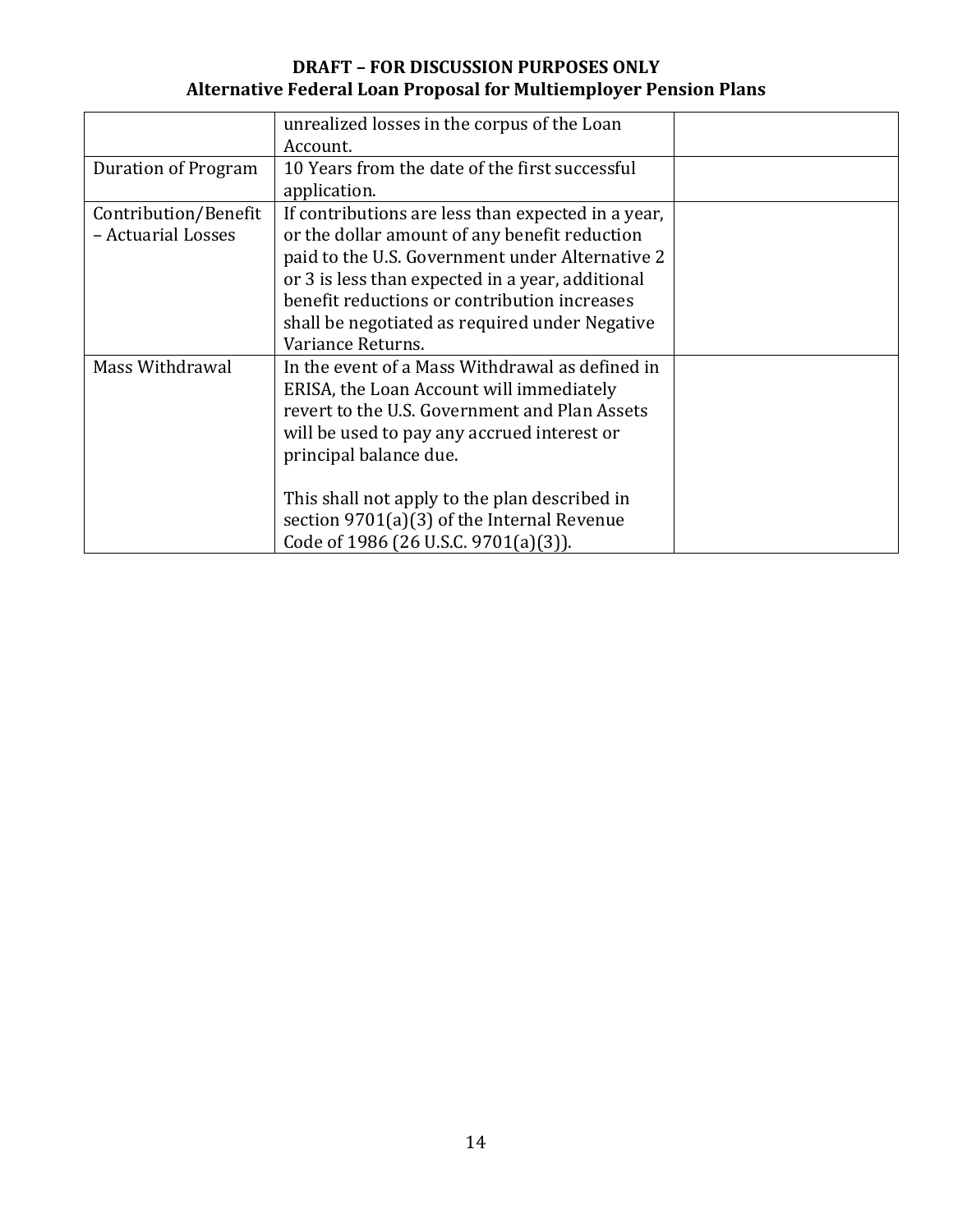# Alternative 1: Credit Subsidy Paid By U.S. Government, No Benefit Reductions

| <b>Term/Condition</b>         | Proposal                     | Comment                        |
|-------------------------------|------------------------------|--------------------------------|
| <b>Benefit Reductions</b>     | None                         |                                |
| Federal Credit Subsidy - Paid | Legislation to provide for   | Credit subsidy costs for this  |
| By U.S. Government            | permanent authorization and  | program are extraordinarily    |
|                               | appropriation for the credit | high relative to other Federal |
|                               | subsidy costs.               | credit programs.               |

# Alternative 2: Credit Subsidy Paid By Borrower and U.S. Government, 20% **Benefit Reduction**

| <b>Term/Condition</b>     | Proposal                     | <b>Comment</b>                            |
|---------------------------|------------------------------|-------------------------------------------|
| <b>Benefit Reductions</b> | Benefit reductions of 20%    | Benefits cannot be reduced below the      |
|                           | across the board.            | PBGC guarantee.                           |
|                           |                              |                                           |
|                           | The benefit reduction is     | Statute will modify ERISA to allow        |
|                           | paid from Plan Assets to     | benefit reductions to be paid to the U.S. |
|                           | the U.S. Government to       | Government for purposes of the federal    |
|                           | offset the Federal Credit    | loan.                                     |
|                           | Subsidy costs.               |                                           |
|                           |                              |                                           |
|                           | This shall not apply to the  |                                           |
|                           | plan described in section    |                                           |
|                           | $9701(a)(3)$ of the Internal |                                           |
|                           | Revenue Code of 1986 (26     |                                           |
|                           | U.S.C. $9701(a)(3)$ ).       |                                           |
| Federal Credit Subsidy -  | Borrower portion of the      | Credit subsidy costs for this program     |
| Split Between Borrower    | Federal credit subsidy       | are extraordinarily high relative to      |
| and the U.S. Government   | costs are paid for through   | other Federal credit programs.            |
|                           | a 20% across the board       |                                           |
|                           | reduction in benefits.       | The interest rate subsidy is the          |
|                           |                              | principal driver in the total credit      |
|                           | The U.S. Government is       | subsidy rate in this proposal.            |
|                           | responsible for any          |                                           |
|                           | remaining credit subsidy     | The total credit subsidy rate, depending  |
|                           | cost.                        | on the characteristics of the Plan, is    |
|                           |                              | approximately 38%.                        |
|                           | The borrower is not          |                                           |
|                           | responsible for Federal      | A 20% across the board benefit            |
|                           | credit subsidy re-           | reduction will generally require the U.S. |
|                           | estimates.                   | Government to appropriate dollars to      |
|                           |                              | pay the balance of the federal credit     |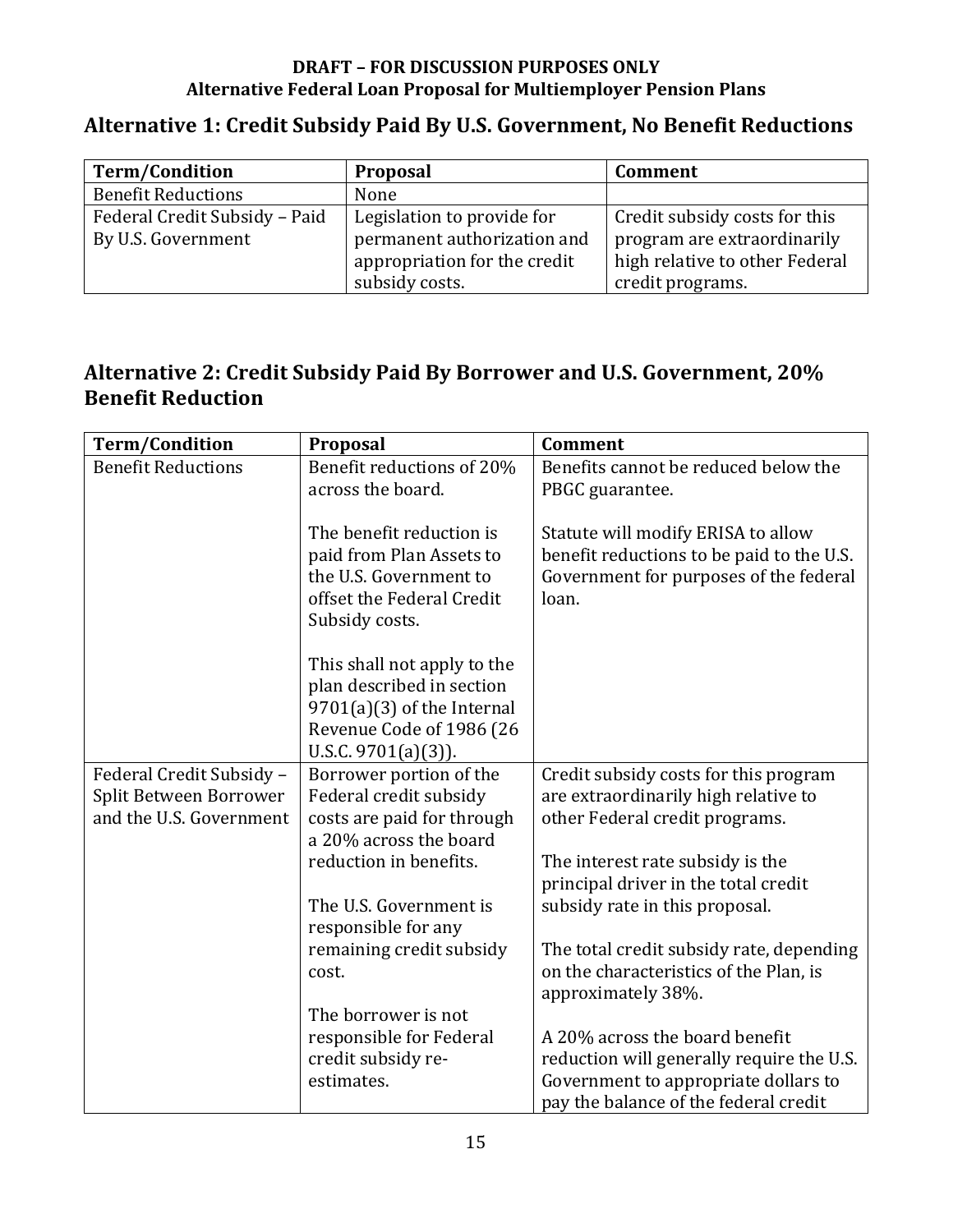| With respect to a loan     | subsidy costs. The exact amount is      |
|----------------------------|-----------------------------------------|
|                            |                                         |
| made to the plan described | highly dependent on the characteristics |
| in section $9701(a)(3)$ of | of the plan. In the plans studied, the  |
| the Internal Revenue Code  | remaining credit subsidy cost ranged    |
| of 1986 (26 U.S.C.         | from 0% to 20%.                         |
| $9701(a)(3)$ , the amounts |                                         |
| appropriated under a       |                                         |
| special rule in the draft  |                                         |
| legislation shall be       |                                         |
| transferred to the         |                                         |
| financing account for the  |                                         |
| loan.                      |                                         |
|                            |                                         |
| Legislation to provide     |                                         |
| permanent authorization    |                                         |
| and appropriation for both |                                         |
| the borrower paid credit   |                                         |
| subsidy costs as well as   |                                         |
| the U.S. Government costs. |                                         |

# Alternative 3: Credit Subsidy Paid By Borrower, 20% Benefit Reduction plus **Any Additional Reductions Necessary to Achieve a Credit Subsidy of Zero**

| <b>Term/Condition</b>         | Proposal                      | <b>Comment</b>                                                 |
|-------------------------------|-------------------------------|----------------------------------------------------------------|
| <b>Benefit Reductions -</b>   | Benefit reductions are 20%,   | Benefits cannot be reduced                                     |
| Alternative 3: Federal Credit | or such higher amount as      | below the PBGC guarantee.                                      |
| Subsidy Costs are Fully Paid  | necessary to achieve a zero   |                                                                |
| by the Borrower               | Federal credit subsidy.       | Statute will modify ERISA to<br>allow benefit reductions to be |
|                               | This shall not apply to the   | paid to the U.S. Government                                    |
|                               | plan described in section     | for purposes of the federal                                    |
|                               | $9701(a)(3)$ of the Internal  | loan.                                                          |
|                               | Revenue Code of 1986 (26      |                                                                |
|                               | U.S.C. $9701(a)(3)$ ).        |                                                                |
|                               |                               |                                                                |
|                               | The benefit reduction is paid |                                                                |
|                               | from Plan Assets to the U.S.  |                                                                |
|                               | Government to offset the      |                                                                |
|                               | Federal Credit Subsidy costs. |                                                                |
| Federal Credit Subsidy -      | Borrower portion of the       | Credit subsidy costs for this                                  |
| Alternative 3: Federal Credit | Federal credit subsidy costs  | program are extraordinarily                                    |
| Subsidy Costs are Fully Paid  | are paid for through benefit  | high relative to other Federal                                 |
| by the Borrower               | reductions.                   | credit programs.                                               |
|                               |                               |                                                                |